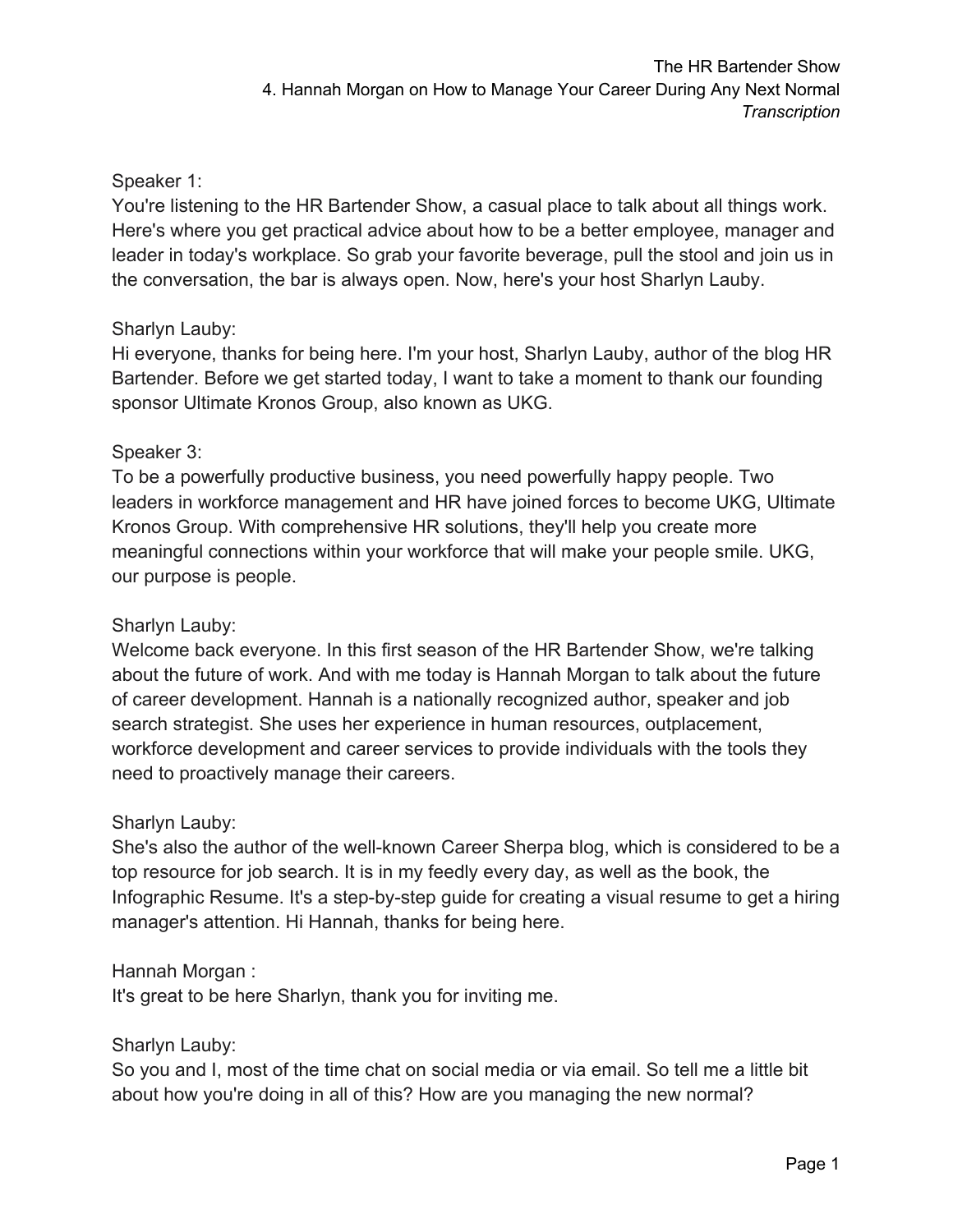### Hannah Morgan :

These are new normal times and honestly, I can tell you, since I work out of my home and I had been working out of my home pre-pandemic, what has changed is not all that different. I'm still seeing clients remotely like I was doing before things changed. I guess the biggest change is the family being here with me. My husband and my son are... My son was remote learning in the fall or whatever, yeah. In the summer and then now in the fall, he's only going to school twice a day. So there's more traffic in the house than I'm used to. And some scheduling changes around that, but life is good. Life is unusually good.

### Sharlyn Lauby:

That's wonderful to hear. I have to admit, I agree with you. I'm used to working from home. And so that wasn't a huge change for me. But for me, getting out was my connect to the world. And so now, because I get out less looking for opportunities to connect is so incredibly important. And I can see that being a part of career development. Prior to COVID, we were in a job seekers market. I'm sure a lot of people were out there looking for new opportunities and that died down for a while. I think it's starting to come back a little bit. I talked to a lot of talent acquisition professionals who were saying, "Hey, we're still hiring." But where do you see us right now in terms of the job market?

### Hannah Morgan :

We did see a dip. When everything shut down and February, March, there was a dip, there was a lot of uncertainty. There were still companies that knew they had to fill positions and so they probably already had some comfort level with remote working and some systems in place. So they didn't really stall. But now that we're seven months into this, I think that a lot of the companies that had been holding off realized they can't afford to hold off anymore. And so a lot of virtual interviewing is happening. Companies have just dug right in and said, "Yes, we're doing virtual interviewing."

### Hannah Morgan :

Heard of a client that had one virtual interview and was hired the next day. So companies need to fill jobs and I think that they're still moving forward with us. I think the challenge comes with whether they going to bring the person them work in the office or are they actually going to continue to work remotely? And that's something that is varying. I have a friend who's an HR. And she said, even when things got bad up here,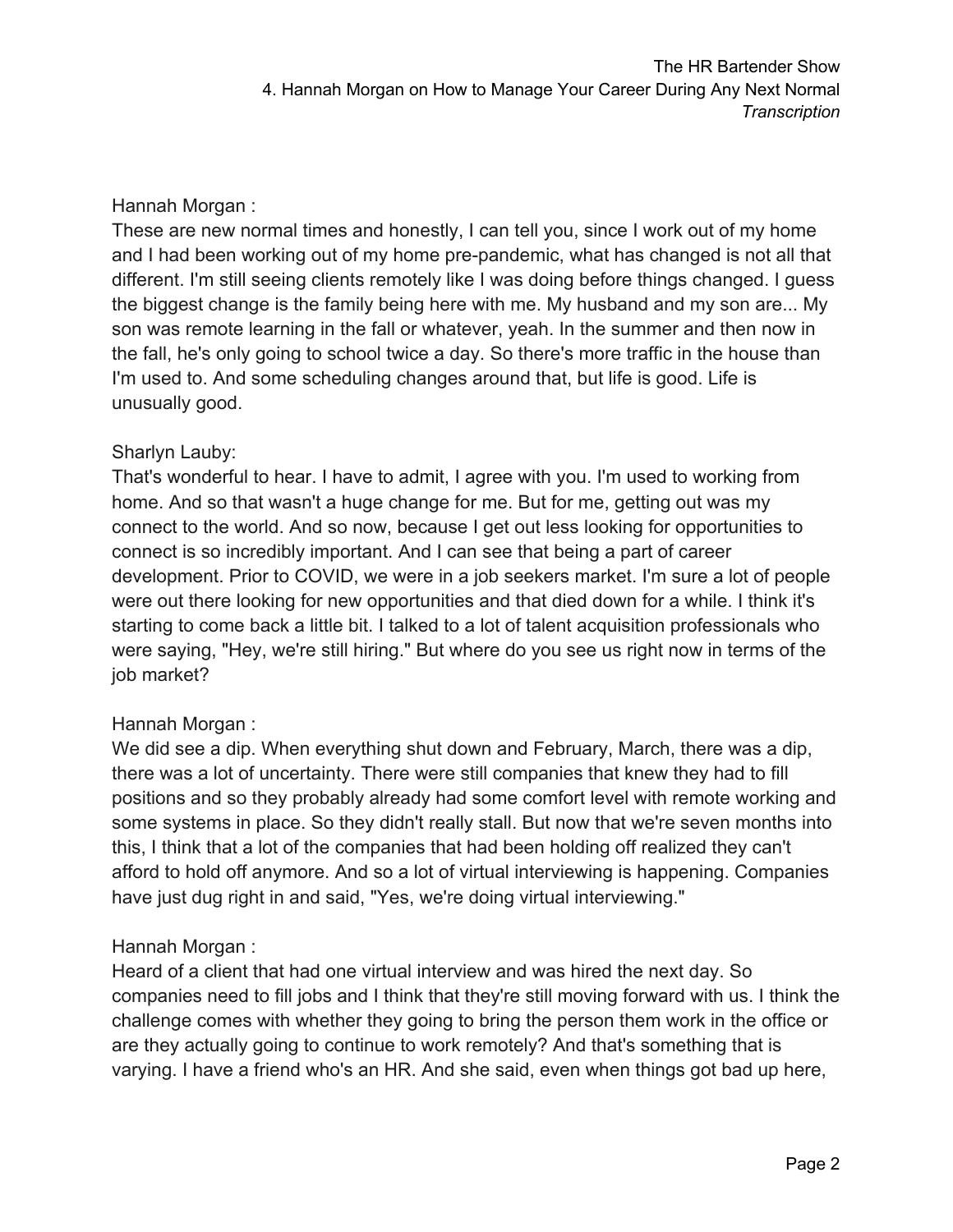we were having our key technicians and people doing the computer work. They had to be on site every day, even though they were considered essential workers.

## Hannah Morgan :

So I think a lot of companies are just having to get creative in how they do this and how they're trying to figure it out. And I think that's a great sign and the companies that have figured it out are generally more creative are the ones that you're seeing opportunities for now and would be a good bet for the future.

## Sharlyn Lauby:

That's a great way of putting it. If you are in the, I've always thought that organizations were defined by the talent that they bring into the organization. So if talent is a key differentiator in your business, are you right now going out there and trying to find the best talent and that aligns with, if I'm a candidate right now, if I'm looking for a new opportunity there might be other people out there looking for new opportunity as well. What can I be doing to differentiate myself? What can I do to stand out in a sea of people?

### Hannah Morgan :

Right. And I think there's not just one thing. So there's so many different things, but I think having a presence on LinkedIn right now is really important. And the right impression on LinkedIn, we'll talk about that in a second. But what we're seeing is because like you, a lot of people are looking for a place to go to virtually hang out with people because they miss not having that water cooler in their office. I think a lot more people are going to LinkedIn for some of that social stimulus that they can't find in other places easily.

## Hannah Morgan :

And so if you are wanting to build a greater awareness of your talents and skills and abilities, notice I don't say that you're open to new opportunities, but we all should be open to new opportunities all the time. But if you're really wanting to get out there and build a name for yourself or get greater visibility, regularly updating a status by sharing articles or engaging in comments on LinkedIn relevant to content that is stuff related to your career.

## Hannah Morgan :

I think those kinds of things being active on LinkedIn right now is one way to be noticed. But again, it's being strategic and purposeful. I don't want you randomly commenting on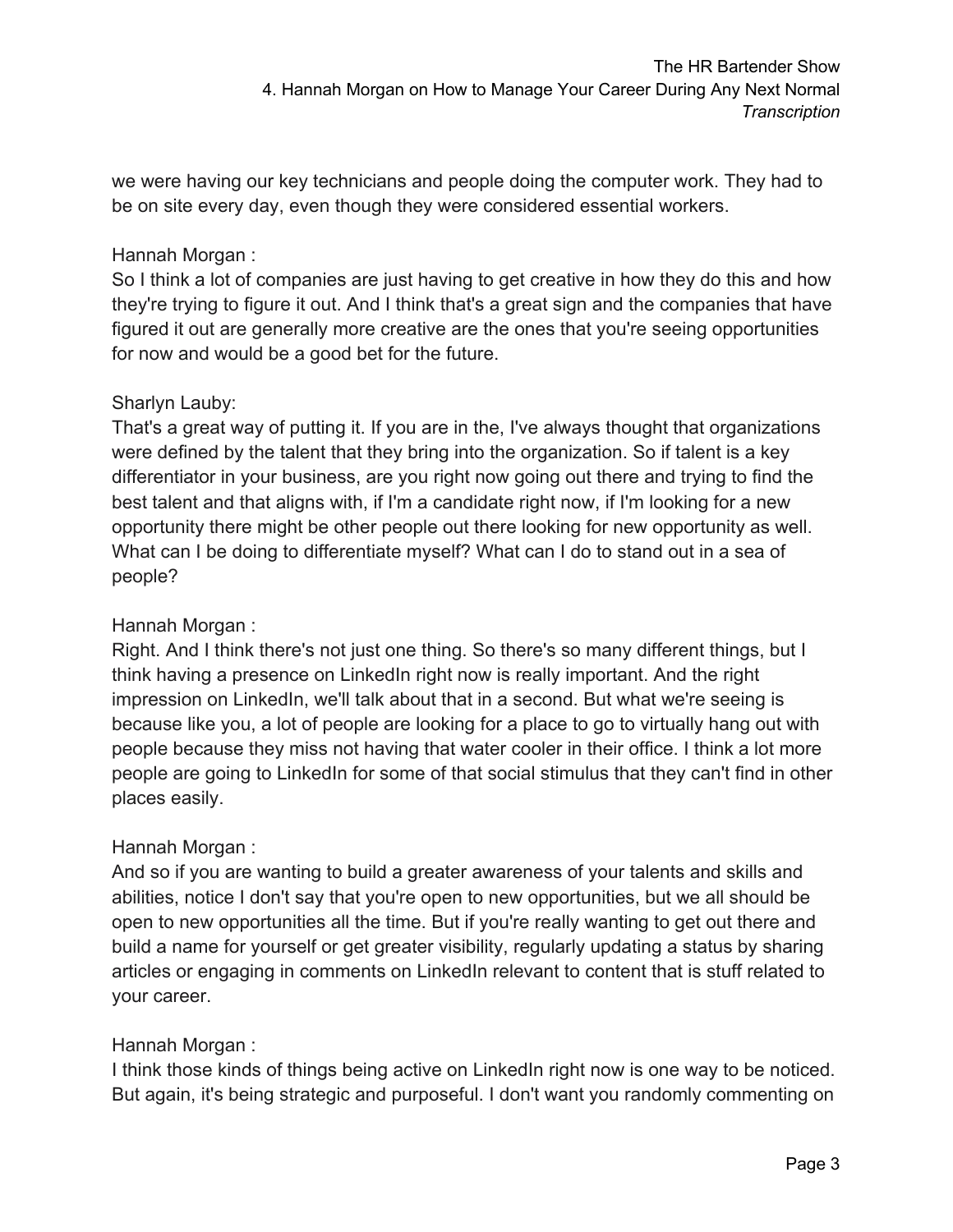stuff that's not related to your career. Pick the work-related processes and procedure changes and news about innovation that's happening in your niche, industry. That kind of stuff is showing that you have knowledge of what's going on in this industry, in your field that's current, that's innovative, that's forward moving. And I think that that's one of the things employers are going to be looking for, not how did you operate prepandemic?

# Hannah Morgan :

How can you function currently pandemic and beyond the pandemic? How are you going to be at taking risk and managing with change and adapting to new ways of doing things and how digital literate are you? You've got to be able to speak digital technology because that's the way we're going. How can you, I do some work with my church and I'm always challenging the committee how can we make it virtual? How can we take some of the momentum we've got and give it life virtually? And I think that that's a challenge for a lot of people to change that thinking. And so if you're one of those people that's embracing this, that's great.

## Sharlyn Lauby:

It's funny that you mentioned that. First of all, I have to ask you about LinkedIn. A lot of people are posting things, they're getting very engaged with LinkedIn, making connections with people on LinkedIn. Do you have any thoughts about LinkedIn groups? I'll tell you from my perspective, at one point in time, they were very active, they were very engaging, there was lots going on and all of a sudden I see nothing.

## Hannah Morgan :

It's like crickets. Yeah. It's very sad because you're right. At one point, LinkedIn groups were really wonderful. And for whatever reason, LinkedIn decided to dial it back and they made some restrictions. And now they're trying to bring it back, I think. And during that time, I think a lot of people went over to Facebook groups honestly, because the whole platform is better for having engagement and conversation. And so I have a couple, I belong to a lot of groups on LinkedIn, but I'm not seeing the activity there that once was there. But Facebook groups are great. As much as we want to be social on LinkedIn, I'm going to say to anybody in their career, look for industry or niche groups on Facebook that would be great for you to engage with people who are thought leaders or thinking similarly about what you're doing for your professional development.

## Sharlyn Lauby: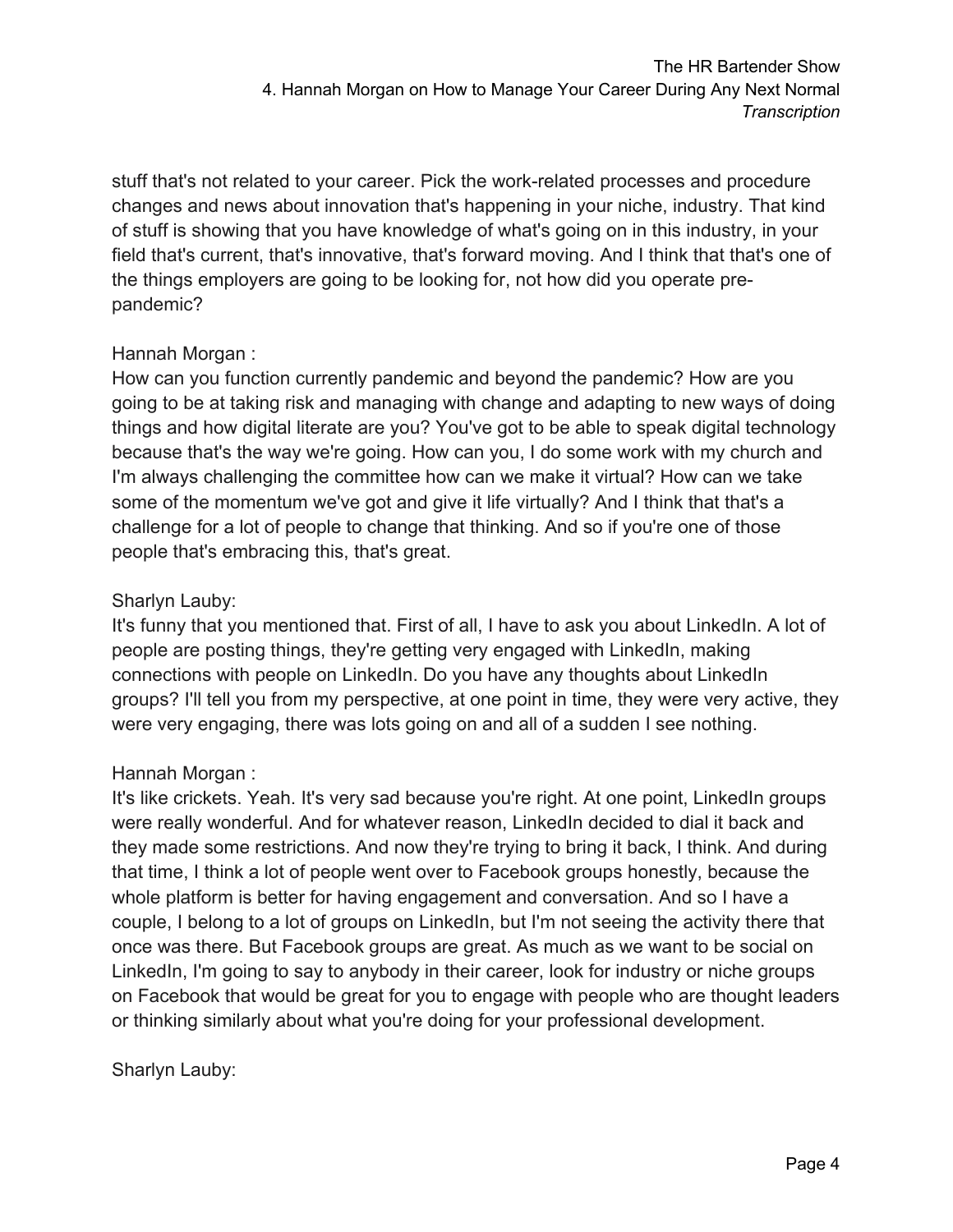Oh, you are so right. Facebook groups are far more interactive. People are posting all sorts of things. Just from my profession, just from an HR perspective, there are tons of HR related groups, you can tap into the wisdom of the group, you can put questions out there. People are very sharing. They'll answer questions for you and they'll point you in the right direction, so that's awesome.

# Hannah Morgan :

So those groups, right, where LinkedIn used to be great for that, it's now on Facebook doing that, those are opportunities to network and meet new people. And so as much as we want to say, "Oh, I have a question. Let me go to this group and get my answer." It's more than that. It's a community as you said. It's a community of people that are willing to help one another. And that can be a great source of information and knowledge that everybody needs to help them advance in their career.

# Sharlyn Lauby:

I'm glad you brought up networking because regardless of whether or not you're looking for a new opportunity, you should be networking, always networking. But right now with everything that's going on, networking is hard. We're used to networking in a conference or a meeting. You were talking about getting together with your church group and how do you now do that virtually? So how do we create networking? How do we network in the days of distancing? Because I hate to say it, I just don't know whether or not this is going to go away anytime in the near future.

# Hannah Morgan :

I agree. We're not going to be going to conferences in 2021 and conferences and professional associations were really great for that social interaction and that impromptu sharing of knowledge. I think that a lot of the professional associations are trying to do webinars and meetups and informal and informal get togethers. So I think so often people don't belong to a professional association. There's one for almost every profession out there.

# Hannah Morgan :

So I really encourage you, because you need that social interaction. See if there are opportunities with a professional association in your field. Sherman D.C had a conference not too long ago and they had a very elaborate platform to try and make it easy to interact with people between sessions. But I think people just aren't used to that and we don't know how to do it. So I always default to, let's go back to the good old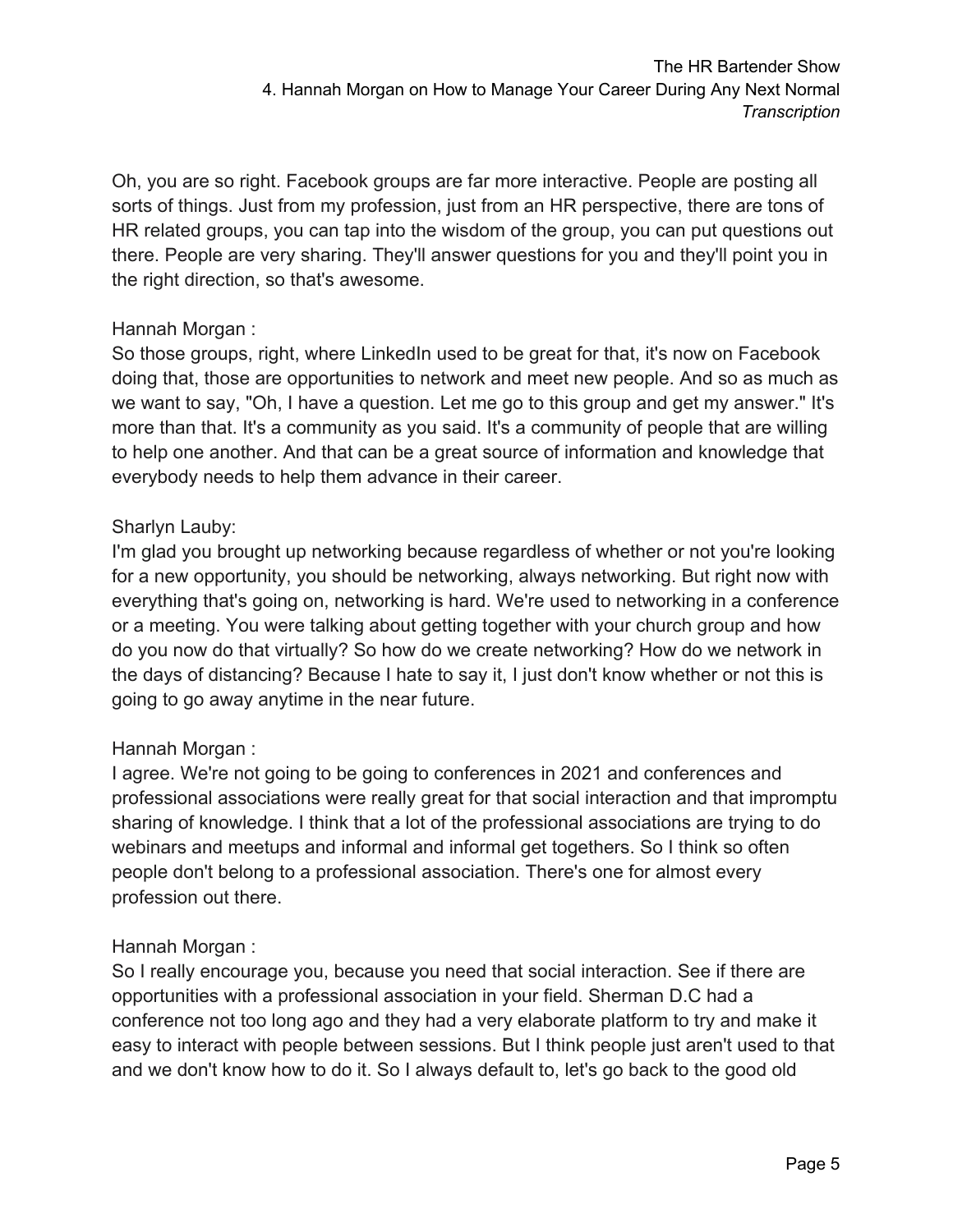days of one-on-one networking. I have a bucket list of people that I want to meet one day.

Sharlyn Lauby: Ooh.

Speaker 3: You are on that list.

Sharlyn Lauby: Ooh, [inaudible 00:12:13] virtually, so there you go.

# Speaker 3:

Yeah, right. So I'm Upstate New York. I'm far away from everything. So for me ever being able to meet anybody face-to-face is slim. I have that bucket list of people I'd like to meet. Some of them are people that are really well-established and famous like you. And then there are other people that are just, people that their a name that I've come across. I'm like, "Oh, I'd love to meet that person one day." So I have a bucket list of people I want to meet. There are different levels of people on my bucket, but again, I began chipping away at that bucket list, but I have that list. And I think having that list is something that at least is a trigger to me. So when I'm running slow one day and I'm like, "What should I do?" Because we all have those days . It's like, "Oh, let me go see who's on my bucket list, I should reach out to them and see what's going on in their world. And maybe they want to hop on a call." And Oh, by the way, LinkedIn just added that new feature. Did you see?

Sharlyn Lauby: No.

Hannah Morgan :

I just got notified about it today. So you can begin a video chat or send somebody an invitation to a video conversation directly through LinkedIn messaging now.

Sharlyn Lauby: Awesome.

Hannah Morgan :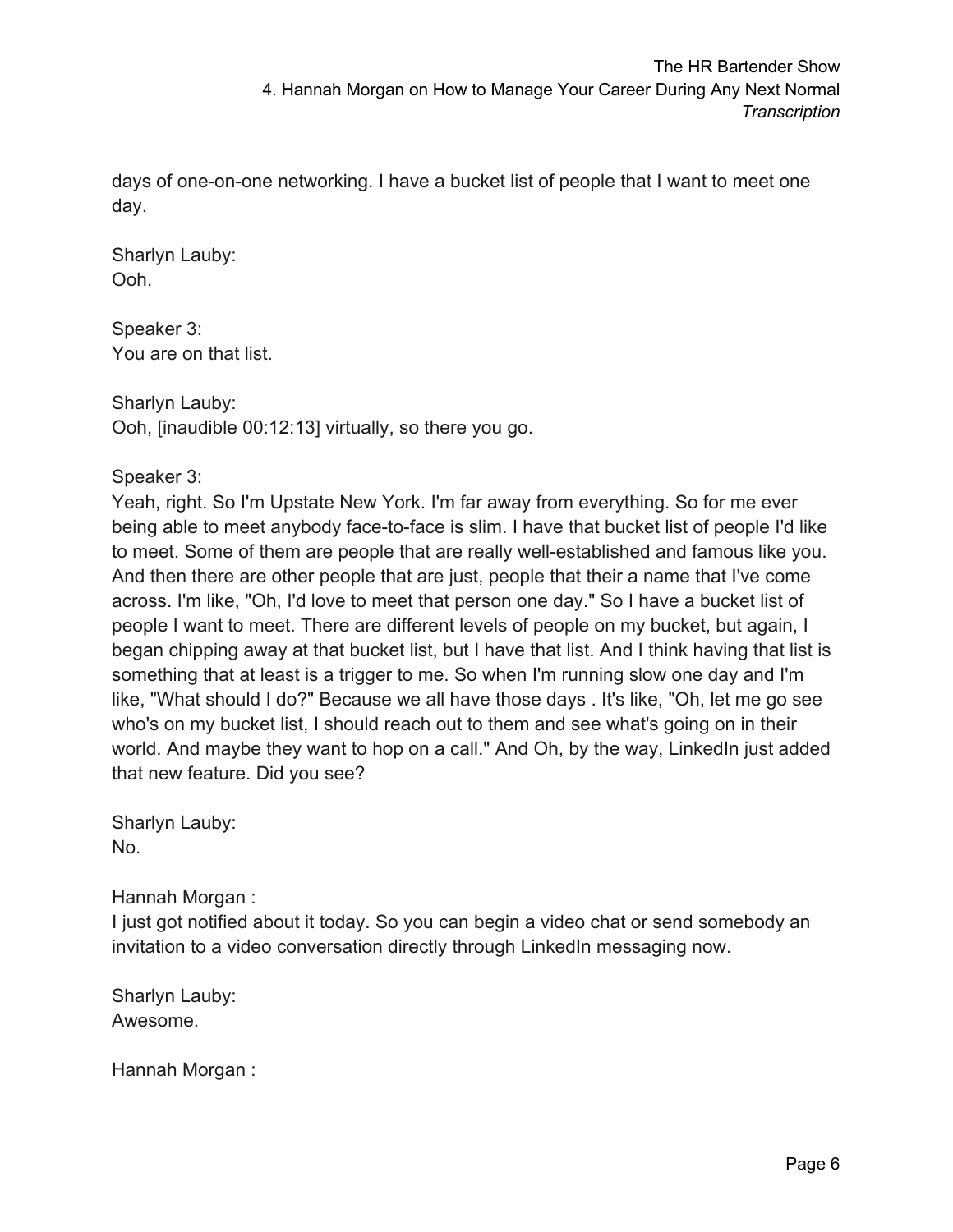Right. So rather than having to go to email and connect that way and do it, you can do it all through LinkedIn messaging. You do have to have a Zoom account or a BlueJeans or whatever you have or Teams meeting already established, but it makes it super simple to say within the platform. And obviously that's their plan. "Oh, let's have a quick video chat and learn more about what you're doing right now and how we might be able to help each other."

## Sharlyn Lauby:

And that would be great for recruiters who might be reaching out to people. So if you're looking for an opportunity and you're approached by someone to say, "Hey, is this something that you're interested in or do you know?" You would be able to immediately hop on a call and say, "Tell me a little bit more about the job and I can tell you whether or not it's something that I'm interested in doing."

# Hannah Morgan :

Yeah. So it's great for that, but I'm going to say too, it's even great for networking. Those people that you're connected with on LinkedIn that you haven't chatted with in a while. Send them a quick note and say, "It's been a while since we caught up, I'd just love to hear how things are going for you right now. These are very unusual times. Here's a link let's set up a time."

Sharlyn Lauby: That's awesome.

Hannah Morgan : Yeah.

## Sharlyn Lauby:

That leads me to my last question. We're getting to year end, you and I have talked about the fact that we believe that over the next few months, we're going to be doing more of this virtual, we're going to be working from home and doing more virtual. As we're thinking about our goals and things that we want to get accomplish next year, what are some things that we can do from a branding standpoint to show the world that we do know how to manage this hybrid of face-to-face and virtual environment? How do we do that so that we can become approachable in this remote world?

Hannah Morgan :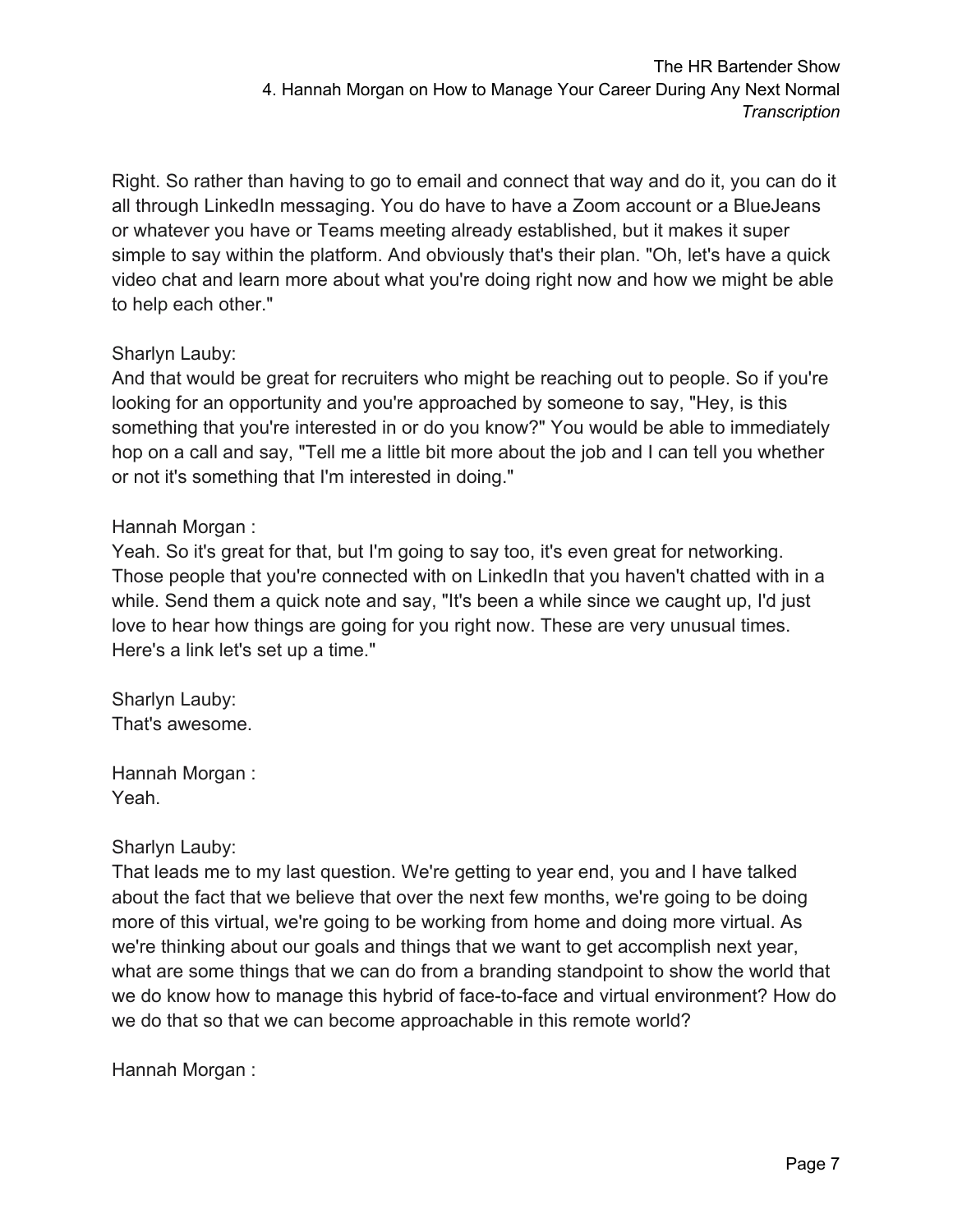And I think what you said there Sharlyn is so important and it is that the messaging is that we can adapt and survive and even thrive in this new virtual world, right? That's part of the messaging because without rethinking that and emphasizing that that's the new world we're living in, that we can thrive in this virtual world. Then we fall back to, "I'm really good at working one-on-one, face-to-face with people." And that's an outdated mode, that's not where we are. That's not what anybody is looking for anymore. We have to repackage and rebrand and show that.

## Hannah Morgan :

So I think that there are a couple of different way things for an individual, no matter where they are in their career to think about is what are you doing? What am I doing as an individual to create a personal development plan? We oftentimes would get those through our employer or our manager. And they'd sit down with us and we'd outline what we want to accomplish. And they might help brainstorm. But I think that we as individuals have always needed this and we really need to take greater ownership on what are the things that I need to develop? What skillset do I need to develop? And if it's virtual learning, that's one thing. If it's virtual working, that's one thing. If it's learning new things, that's another.

## Hannah Morgan :

What are the things, the goals that you want to set? What do you need to learn to amp up your value in the new marketplace? What will employers be looking for based on this COVID world we've been living in and what skills can you amp up? So there are so many LinkedIn learning courses that are available right now. Many of them are free and many of the most popular ones are on working successfully remotely.

## Hannah Morgan :

So that they've already lined up some really good, I want to say Dorie Clark is one of the people who actually created one of the courses on that. And she is a leadership in personal branding coach. So I would check out the LinkedIn learning courses, because I think that there are a lot of them that are really geared towards working successfully, remotely, managing your time, being productive.

# Hannah Morgan :

And the other part of that is when you're working remotely, how do you communicate effectively with your boss? So your boss knows what you've actually accomplished because when you're out of sight, you're out of mind. So it's creating a whole plan of communication between you and your manager to make sure they understand where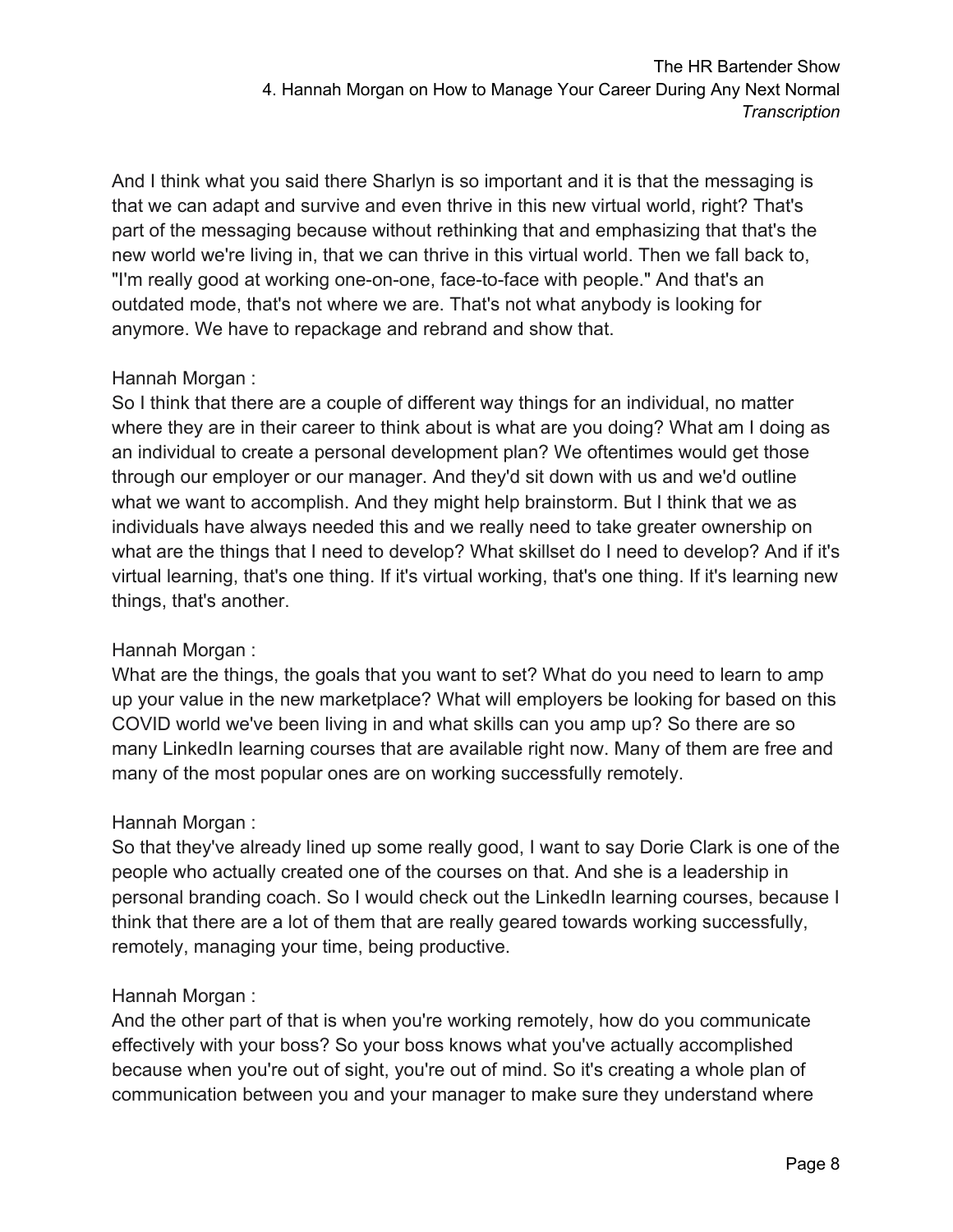you're hitting the bar and achieving what you're supposed to be achieving. So I think creating that professional development plan is really important and owning that because it's not something your manager is going to be necessarily looking out for.

## Hannah Morgan :

I think thinking about new trends in what's happening. So if it's technology that you've fallen behind on or that you're just interested in, because you think it's cool now is a great time. We have a little bit of extra time now that we don't have to commute into the office. How can you reinvest that time in enhancing yourself? And if you don't have any ideas, then that would be a great excuse to reach out to people that you work with and say, "Hey, what courses have you taken that you have found helpful in your professional development? What would you recommend I take to help me in my professional development." So I love asking people for their advice, because I don't know what I don't know.

### Sharlyn Lauby:

Out of curiosity, when you set your goals, do you have a format or do you have a place that you keep them so that you keep them in front of you?

### Hannah Morgan :

I used to, like my bucket list it's just a document and more that I keep on my home screen and it says professional development plan. So it's nothing really fancy. It's just a document. And actually I like keeping it on my home screen because I'll come across a course and I'll go at it once in a while. But I think also professional development is about finding a mentor, being a mentor, who can you use as a mentor or who can you be serve as a mentor for? And I don't care where you are in your career, there's always somebody that would benefit from your mentorship.

### Hannah Morgan :

I think joining a professional association might be a great goal for people this year. They're pretty cost-effective, and it's a great way to get engaged in your community and maybe even take on a board or a leadership position within that community. I think we need community and we've got to find places to add that, especially for UberSocial. There are some people that are very extroverted and they're having a really hard time with this. They need to find opportunities to get involved in virtual communities. They need that in their life otherwise, they're going to go a little bit stir crazy.

Sharlyn Lauby: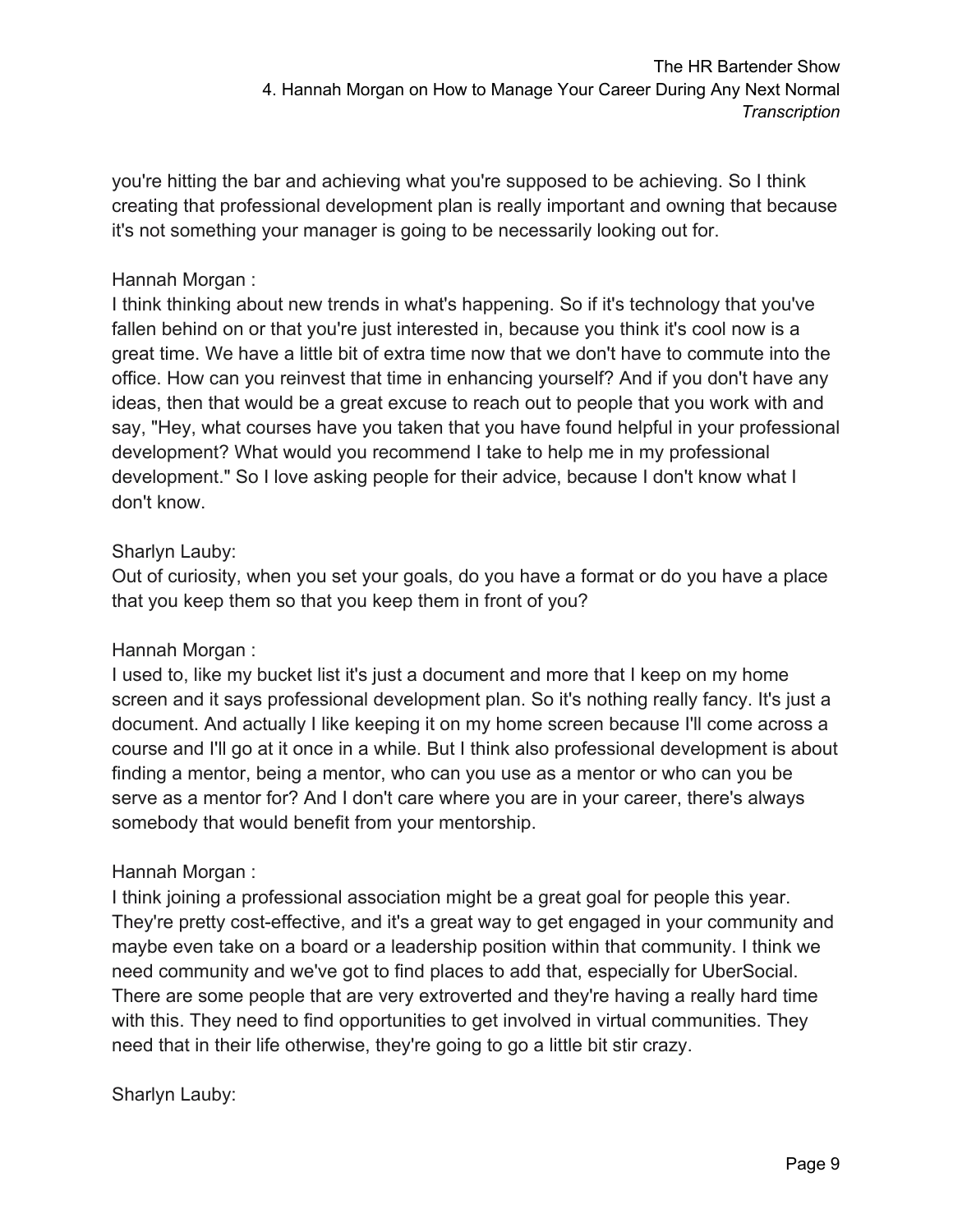Well, I think you've given listeners a lot to think about as they're going into the last part of the year to get set up for success. And I know that this is one of those episodes where I will go back and listen to it over and over again, because there's lots of nuggets here to remember in terms of technology and resiliency and being able to constantly reinvent yourself.

# Sharlyn Lauby:

So I want to send a big thanks and cheers to you, Hannah Morgan, author of Career Sherpa for sharing your insights with us today. And for those of you listening in, if you want to connect with her and I know you do, you'll find her contact information in the show notes.

# Sharlyn Lauby:

That was a really great conversation, I hope you enjoyed it as much as I did. But don't go away just yet. In a moment I'd like to share with you my takeaways from the discussion that we just had.

# Speaker 3:

To be a powerfully productive business you need powerfully happy people. Two leaders in workforce management and HR have joined forces to become UKG, Ultimate Kronos Group. UKG creates comprehensive HR solutions designed to make employees happier and build more meaningful connections within your workforce. They've even done that for themselves. Being recognized as one of the top places to work. And UKG's 12,000 employees help thousands of businesses build better cultures every day. When you're ready to make your people happier, UKG is ready to work for you. UKG, our purpose is people.

# Sharlyn Lauby:

I really loved the conversation with Hannah today because I thought that she really emphasized on two key points. The first one is resiliency, and we're hearing that word a lot these days. But the idea that I understand we're going through this really uncertain period in time, but that we can try to learn new skills and still be successful in spite of the uncertainty. And that's some of that or actually a lot of that is going to have to do with the way that we embrace technology and being in a position where we learn more about technology. We try new things with technology and that when we see, you heard that part of the conversation about LinkedIn and Facebook, that when we see things changing, that we're willing to make that change as well.